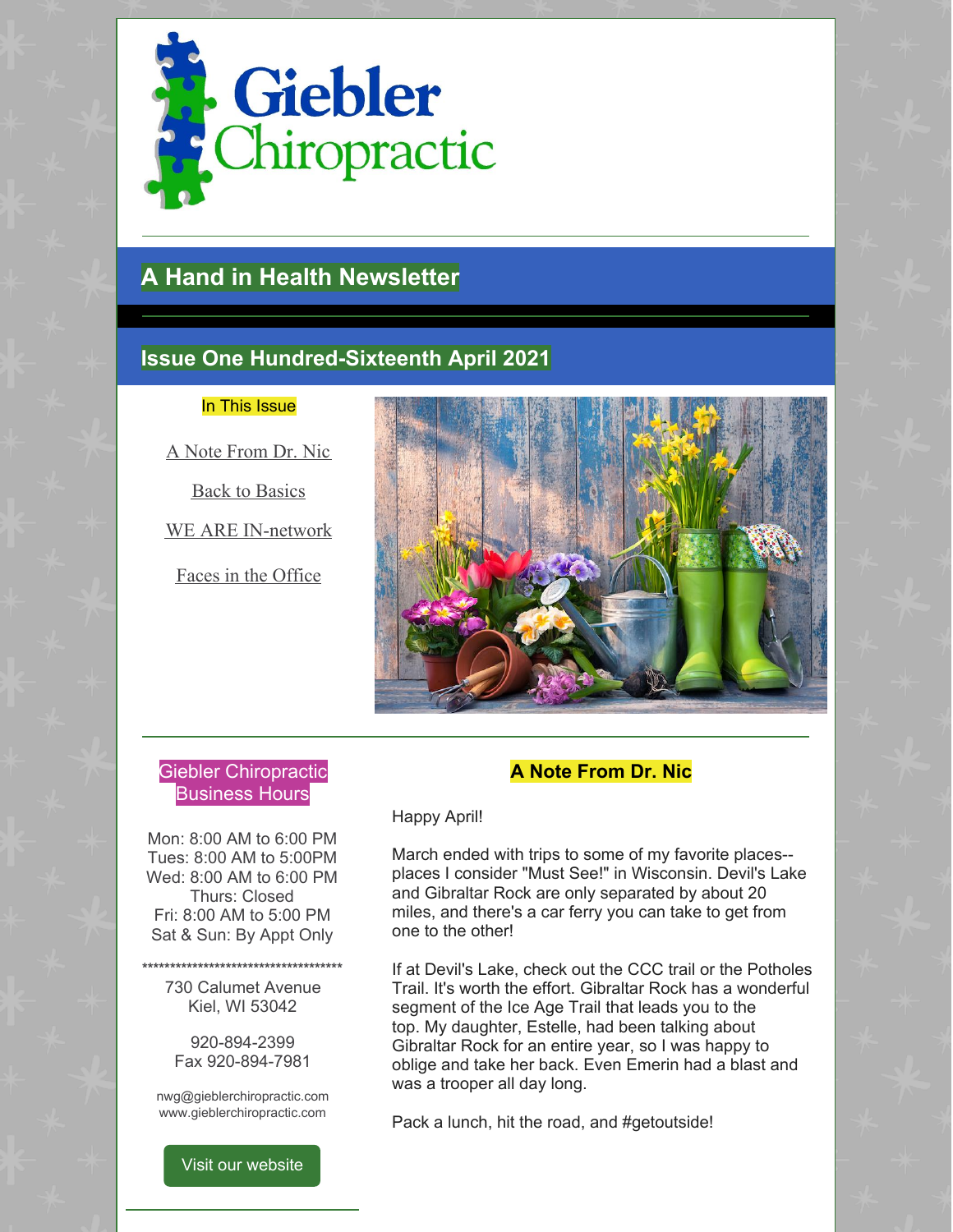#### \*We Need Your Help\*

Our Newsletter went out to 390 people this month! Our goal in 500... please forward the email to your friends and family!!

> Thanks in advance Dr. Nic

**Receive A Hand in Health...**

Join Our [Mailing](http://www.gieblerchiropractic.com/newsletter/) List!



# **Riddle me this:**

What animal has more lives than a cat?

#### ALLERPLEX



Allerplex, with vitamin A, supports the body's ability to handle seasonal challenges. It supports the body's natural ability to manage mucus movement.

-Supports the body's ability to handle seasonal,

## **Back to the Basics**

Let's talk this week about getting back to the basics. You may have noticed that's been a bit of a theme for me over my last several columns, and I want to touch on several topics today in that same subject.

For starters, I went back to "floating." It had been over a year since I had floated, and my return was overdue. What's floating, you may ask?

It's called a sensory deprivation tank, and it's something that is used to help you relax, meditate, and it can be helpful in treating anxiety, depression, can provide pain relief, stress relief, and mental clarity as well.

The container--sometimes referred to as a "pod", "tank", or "chamber"--is soundproof and pitch black, creating an environment for our bodies to be free from gravity and other external forces… Or as much as it can be here on earth.

The temperature is "skin receptor neutral", meaning the water is virtually undetectable by the sense of touch. And Epsom salts add density of the water making your body buoyant while floating on your back in the container. From the darkness, to the sound-proofing, to the buoyant nature of the water, it all works to create a very rejuvenating effect on the human body. It's about as close to outer space as one can get! While floating, our bodies and minds can sink away from the world that is built up around us and instead turn our focus internally. This truly helps deal with and address some of those anxiety issues or claustrophobia or other problems which may make your mind race.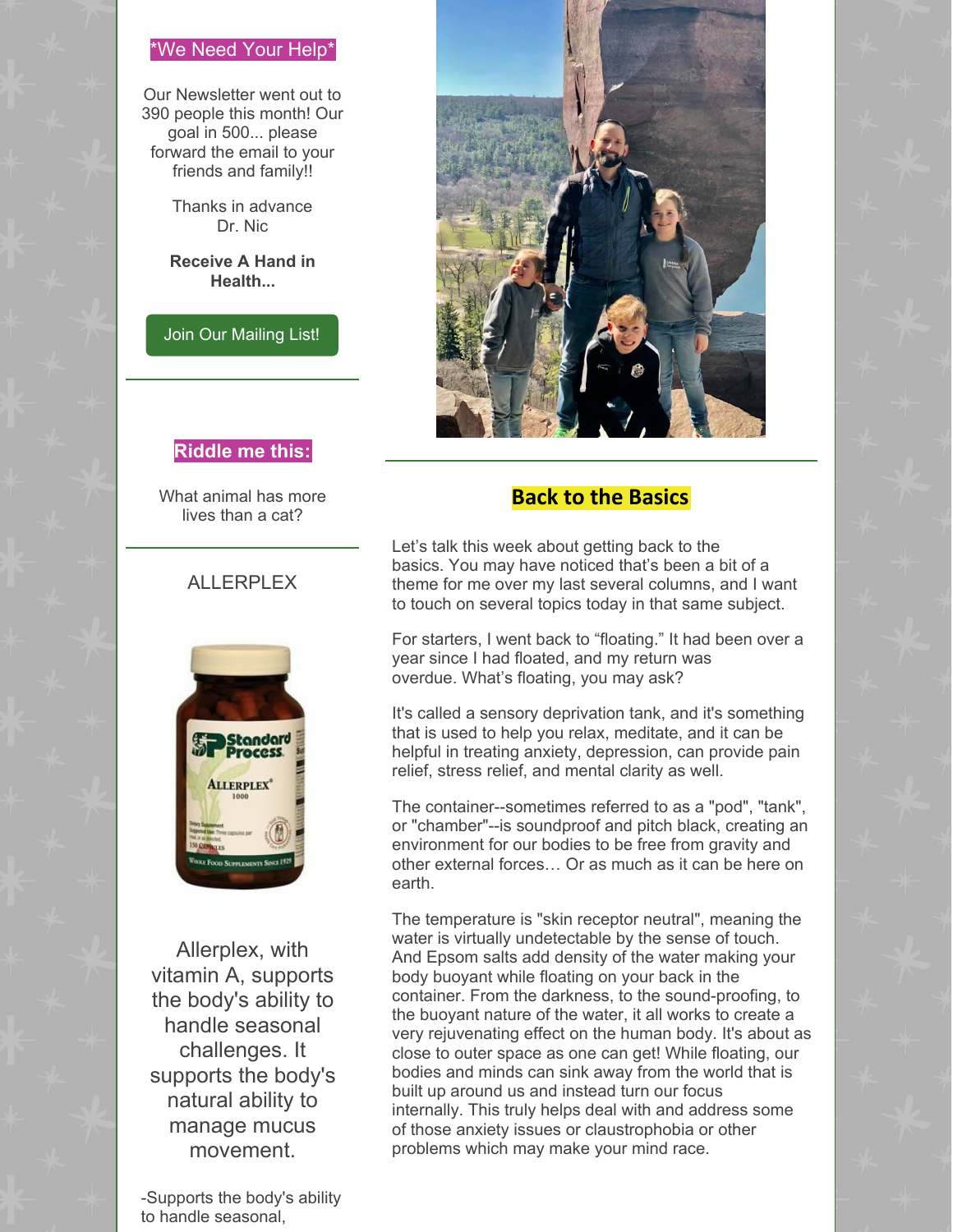environmental and dietary challenges

-Supports healthy liver function

-Supports healthy lung and respiratory function

-Contains a combination of key ingredients from Pneumotrophin PMG®, Drenatrophin PMG®, Cataplex® A-C, Betacol®, and Antronex®

-Good source of vitamin A

#### Did you know?

Bon Appétit magazine brings us this tasty tidbit.

A chef's tall hat (officially known as a "toque") is [traditionally](https://www.bonappetit.com/people/chefs/article/why-are-there-100-folds-in-a-chef-s-toque) made with 100 pleats, meant to represent the 100 ways to cook an egg.

# EGGCELLENT!!!







This particular floating session was much more of a 'nap' than it was a float, as I almost immediately was sleeping away my session in the tank. Apparently that's what I needed on that day. But I'll take it, and I look forward to going back.

In another effort to get back to basics, I have tried to make a point of making sure I am covering the basics when it comes to nutritional supplements. I highly recommend all of the people I work with are taking Vitamin D, omega-3's, and magnesium. From there, we can discuss additional nutritional needs and concerns… but those are the basic supplements that I take daily.

Another aspect of getting back to basics, is to get moving. We don't need to complicate this with an expensive piece of exercise equipment, or a monthly gym membership. We just need to move. The days are getting longer…the temperatures are getting warmer… let's get outside and move!

And finally, get back to basics on what you invest your energy in. I am doing my best to get away from social media and computer screens. I'm working to read more, write more, and talk to people more. What drove me to go "float" in the first place was a lot of anxiety and major difficulty in being alone with my own thoughts. That wasn't a fun place to be, and it still isn't, but with practice, and with better and healthier relationships with people who care, it can get easier. So choose wisely.

Click [HERE](https://gieblerchiropractic.blogspot.com/2021/04/back-to-basics.html) to finish reading.

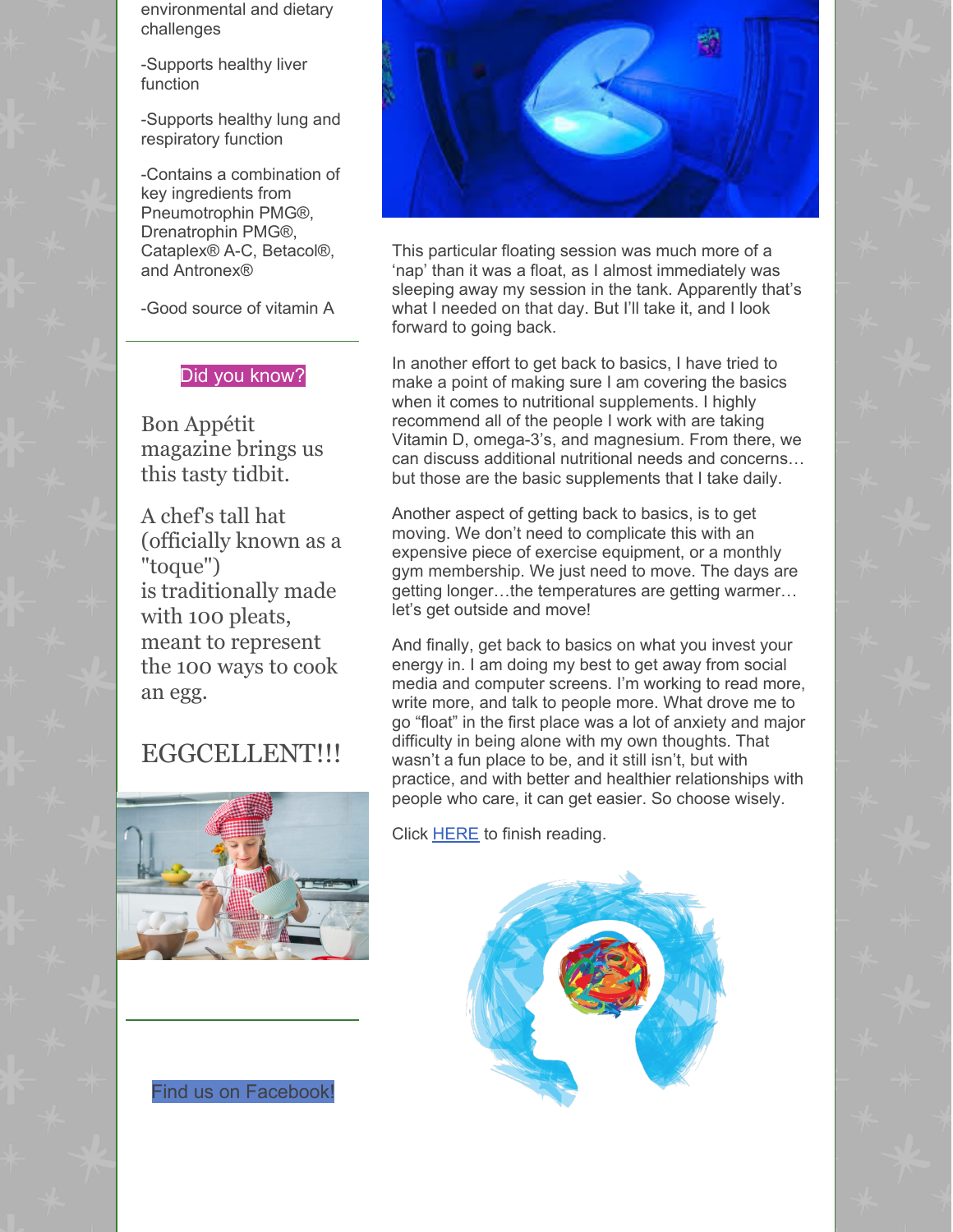

Click Here to go to our [Facebook](https://www.facebook.com/gieblerchiro/) page!



### **WE ARE IN-network!**

Good news! We're IN!

#### Riddle answer:

A frog. They croak every night.

#### Upcoming Events

The office will be OPEN Thursday, April 22nd and CLOSED April 23rd.

Since Giebler Chiropractic opened in 2009, I have been trying to increase our availability in insurance networks. It is not always easy. As you know, some insurances are better than others. Some benefits are not feasible with running an office.

And some networks deem their provider network to be "saturated" and do not allow more doctors to join. I honestly don't understand why they do this, and it's frustrating to not be able to help our community through their insurance.

We have written letters. We have called. We have had patients contact their insurance companies also. And up until last week, none of it was successful.

Then, Stephanie wrote a letter…and it worked! I was very pleasantly surprised to hear that we were now "In" with Anthem. I thought I'd share her letter with you. And, if you have Anthem, I hope to see you soon!

Please accept this note as a request for an exception to Wisconsin's "Closed" network status. Giebler Chiropractic is in rural Kiel, Wisconsin, population 3,700. I, Nicholas Giebler, D.C., serve as the only "hands on" chiropractor in the city. Serving a radius of 20 miles in all directions, this office sees Anthem insurance daily. Although we have been billing out of network for many years, our Anthem patients need to choose an "out of pocket" option as they have no benefits or plans with such high "out of network" deductibles. The closest provider in the Anthem network is located 20 minutes away.

Click [HERE](https://gieblerchiropractic.blogspot.com/2021/04/we-are-in-network.html) to finish reading.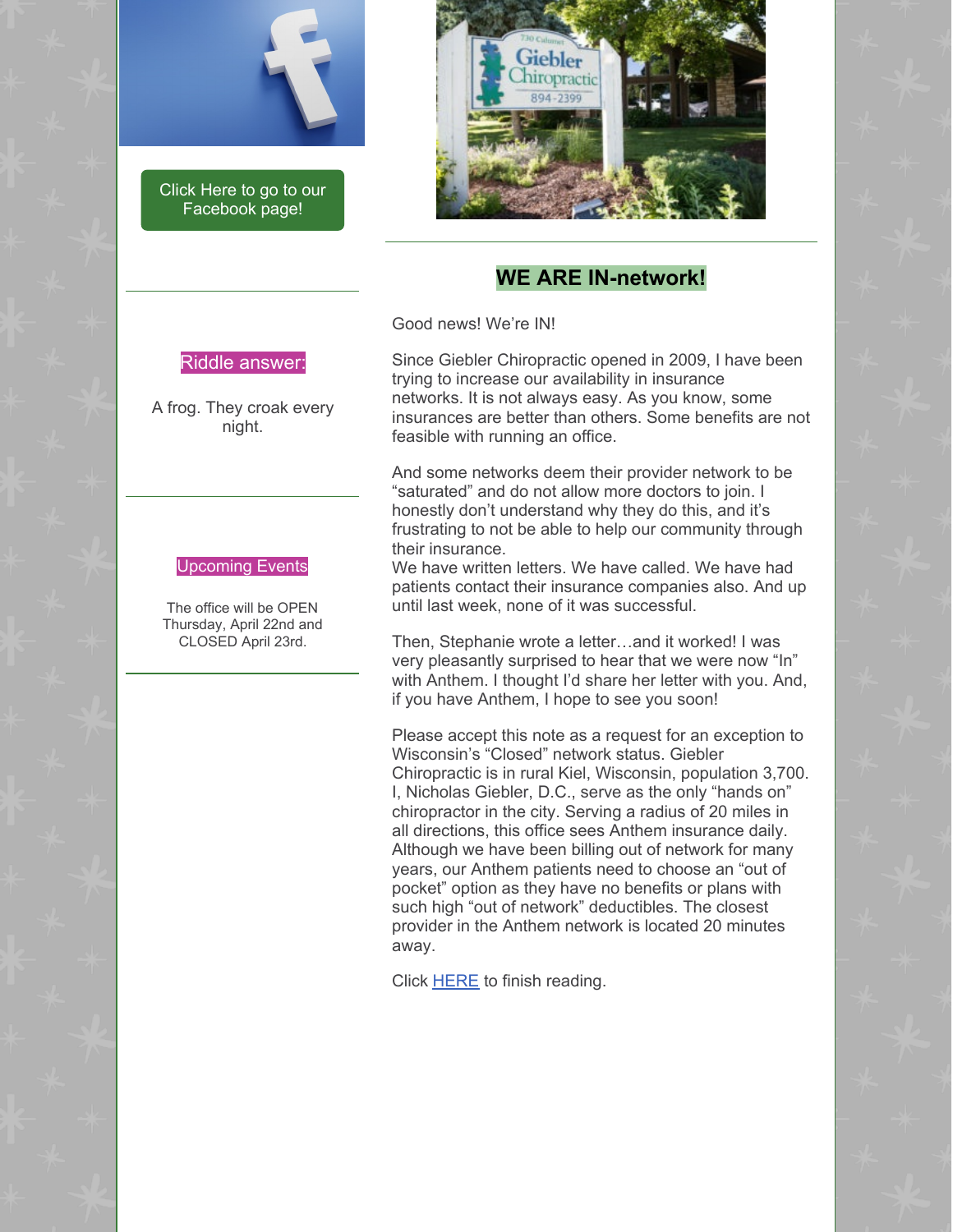

# **Faces in the Office**

This Month's Face in the Office is Bob Wilberscheid, who writes the Second-Best Column in the Tri-County News (that local chiropractor's column is really really good ;)). Bob is always fun to see because we catch up on what we will be writing about soon, and he has endless outdoors stories to share. Welcome back, Bob!



# **What brought you to Giebler Chiropractic?**

Dr. Giebler was recommended to be by Dr. Hetzner. I wanted someone who was hands on.

#### **Does chiropractic hurt?**

No! If it ever does I would definitely let Dr. Giebler know.

#### **Do you keep going back? If so, WHY?**

Yes! I'm trying to operate on a daily basis with as little pain as possible. **Any stories about Giebler Chiropractic that you would like to share?** I enjoy seeing Bertha and the rest of the friendly staff.

**I think we are starting to see who the true favorite is around here!!!**